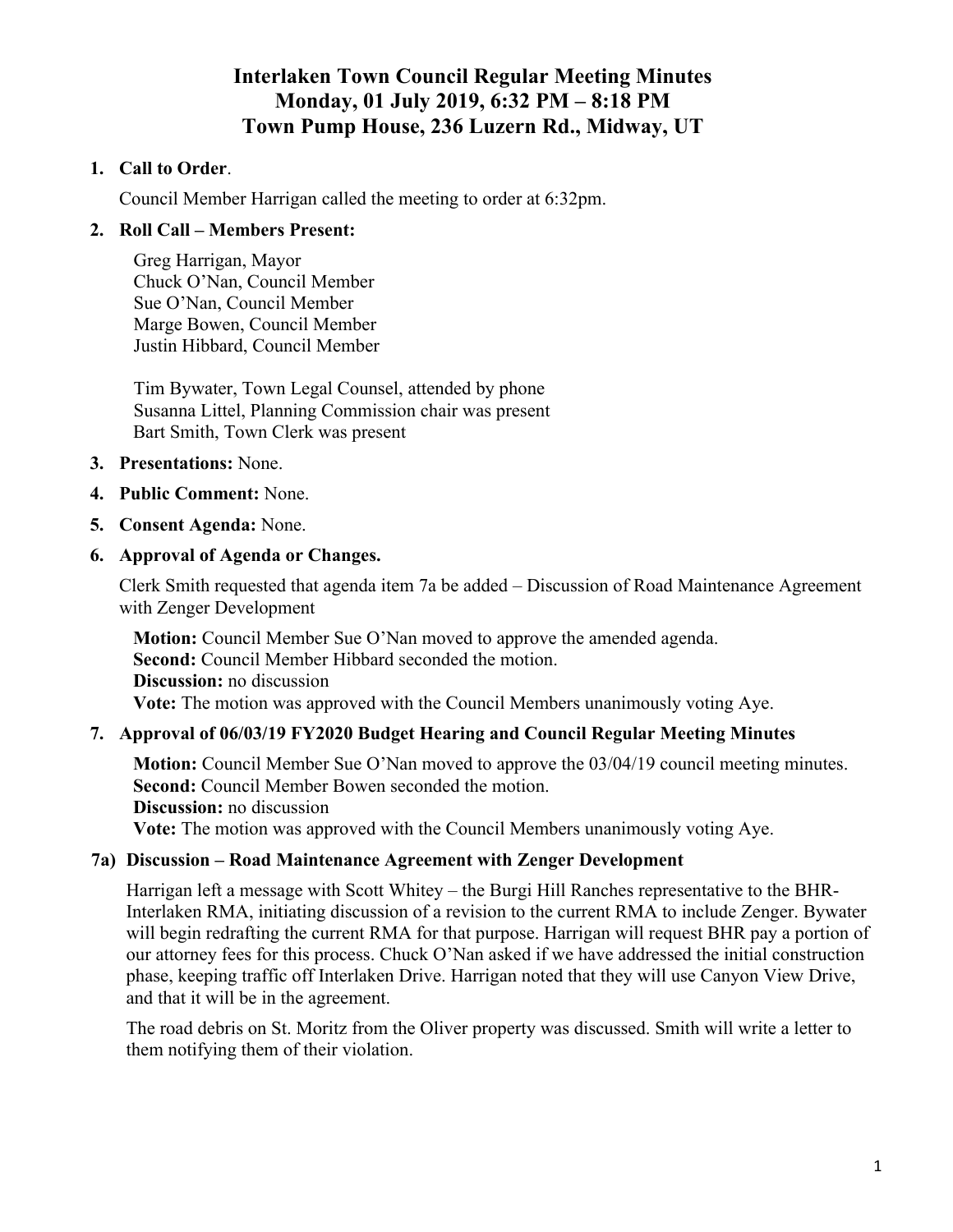### **8. Interlaken Social Media Plan/Discussion – Justin Hibbard**

Justin presented a thorough plan for developing the town's social media presence, including community engagement, Facebook, Instagram, Twitter, and some ideas to get folks more involved. The council was very receptive and encouraged him to pursue his plan (see attachment).

### **9. Planning Commission – Epic Report and Building Status** (see attached report)

- Wilcox, 333 Interlaken Drive. Began cleaning, grubbing but did not have stormwater protection in place. They are on hold until it's in place.
- Frank, 249 Big Matterhorn. Passed final inspection. They have paid Epic's outstanding fees. We need to inspect the damage to the south slope.
- Gladwin, 267 St. Moritz. Ready for final inspection.
- McNaughton, 308 Interlaken, new garage. PC recommends approval.

**Motion:** Council Member Bowen moved to approve the McNaughton permit for the garage. **Second:** Council Member Hibbard seconded the motion.

### **Discussion:** no discussion

**Vote:** The motion was approved with the Council Members unanimously voting Aye.

- Sheldon, 272 Jungfrau. Still waiting for site plans for Southwick property excavation.
- Daines, 324 Bern. In progress. Stormwater protection has been added still need a dumpster.
- Howard, 330 Bern Way. Poured their driveway while red tagged. They have met ROW repair criteria, including compaction.
- Osborne, 275 St. Moritz. Received plans, have received town's fees/deposits, waiting for Epic's \$800 plan review fee.
- Penman, 252 Interlaken. Just submitted plans for remodel.
- Ball, 253 Interlaken Drive. The grading permit was conditionally approved. Will not do additional work until Epic clears structural issues.

Harrigan asked if we require liability insurance for owner-builders, or proof of coverage from GCs. Tim will look into what other communities do. We may want to add a requirement to our code.

The PC is working on the following code changes:

- Building permit lifetime issues, expiration-renewal policy
- Maximum garden size limit not requiring a permit
- Pavilion issue how do we prevent a large unpermitted structure without walls from bypassing the requirement to obtain a building permit? Currently no permit is required to build an accessory structure under 200 sq ft as measured from wall to wall. This means structures which exceed the 200 sq ft limit with overhangs, carports, or extensions without walls would not require a permit. Tim suggested that this may be prohibited by the IBC.

Susanna suggested we put out another call for volunteers for the PC. Clerk Smith will send out another notice.

Upon a preliminary review, Smith brought up a possible ROW infraction on the submitted Ekstrom project, 355 Bern Way. Epic will review the plans and advise.

# **10. Epic Engineering Bills –** Old billings

The town billed two lot owners for Epic charges that the town paid on their behalf in June 2019. These charges, which appeared on an invoice dated 1/31/19 were originally invoiced in August and October of 2016. One of the lot owners refused to reimburse the town, claiming he never received the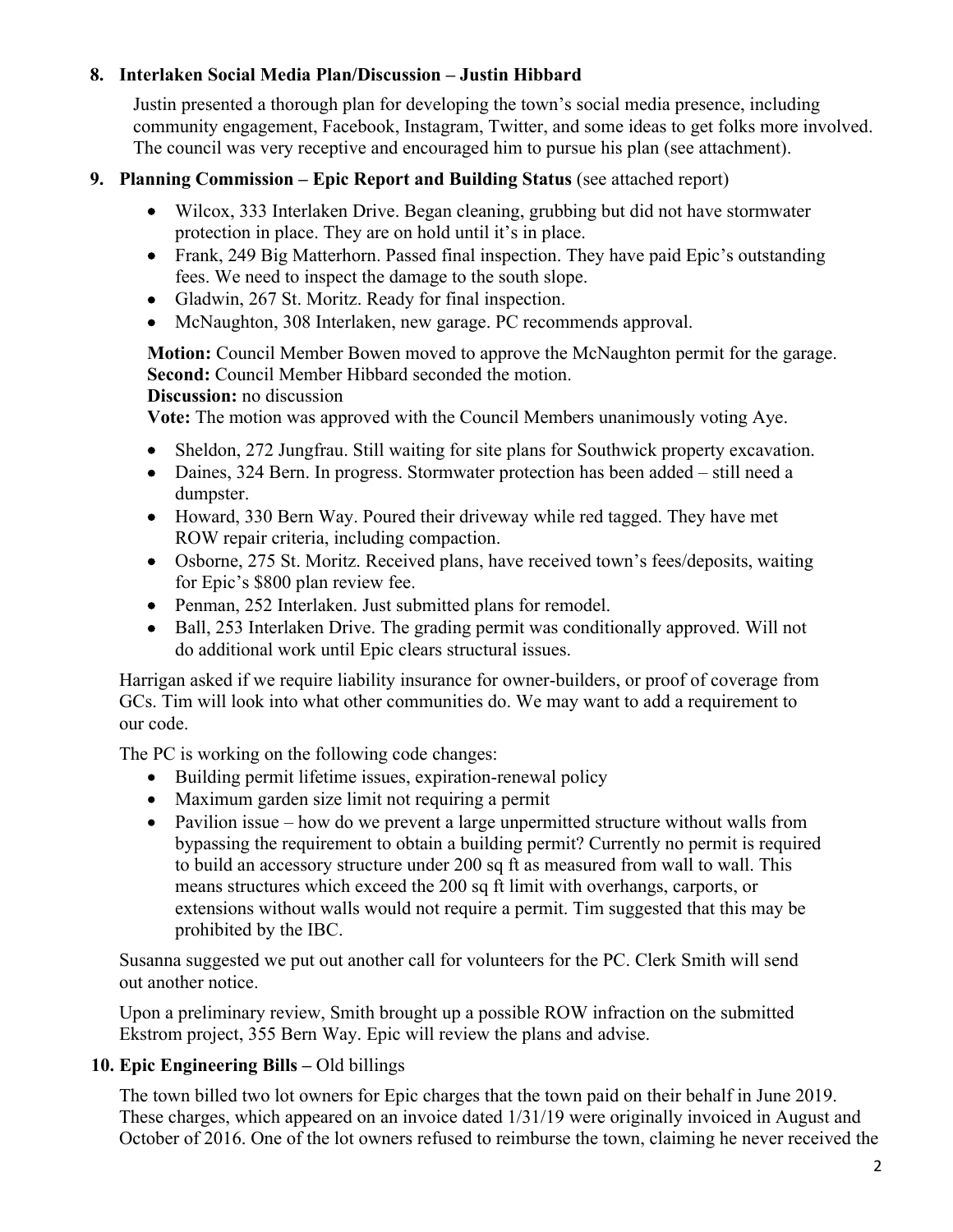bill and he didn't agree with the accounting of charges. The town discussed the issue and decided to ask for reimbursement or credit of the charges, totaling \$492.39. Both lot owners were issued COs and were billed by Epic directly at that time. The town has since taken over invoicing of all Epic charges.

## **11. Traffic and Fire Safety Issues** – Illegal fire pits, Activity on Big Matterhorn

There is concern over potential fireworks and open fires in town. Midway prohibits fireworks north of Burgi Lane. No fireworks or open wood fires are permitted in Interlaken. Harrigan and Hibbard will post signage. Harrigan asked the county sheriff is we could pay for additional patrols in town and was told that wasn't possible. Harrigan suggested we contact the owners who own property where dangerous activity takes place and have them post "No Trespassing" signs. Smith will contact the owners at lot 185 and lot 212 where activity has been sited. Tim mentioned that our best course would be to get license plate numbers from the violators.

# **12. Utah LTAP Road Reserve Study**

Smith will set up an appointment with Chuck and representatives from Utah LTAP (Local Technical Assistance Program) to begin a road reserve study. Chuck suggested we have them examine core samples to determine road base and asphalt depth. We should also consider the condition of our shoulders, especially in sloped areas to determine the correct type and size of stone to be used. Another issue of concern is guardrails.

### **13. Water Rate Study**

Bart presented the Water Rate Study that was completed by Western Architectural in FY2014 for the IMWC. In this study, there is a line item price for future updates - \$770 for a basic update, \$1078 for an update with a site visit. Clerk Smith will contact them and talk about updates.

## 14. Pump House Generator - State Deficiency Notice

The town received a violation notice from the State DEQ (see attachment):

S033 NO BACKUP POWER FOR COM SYSTEM WITHOUT FREE FLOWING SOURCE

The town is currently working to install a generator to address this violation. One of the holdups has been getting Dominion Energy onsite to determine what type of generator can be used. The water masters are working with Dominion, Epic Engr, and an electrical contractor to move forward.

# **15. Water System Grant Update**

Marge reported that our grant writer is still working on grants for our pump house generator. She will also have him look into getting funding for an upgrade to our metering system – having separate meters for each pump. He will also look into possible road system grants as well.

# **16. FY2020 Budget and Truth in Taxation Hearing Update**

The truth in taxation hearing, required by state law, will be held August 12, 2019 at the pump house. At this meeting the public will be able to comment on the proposed tax increase (see attached announcement). Harrigan suggested we add an additional \$7000 to the FY2020 budget for SuperDave as he will need to acquire new equipment.

# **17. Financial Matters –** Water Billing Update and FY2019 Budget

Clerk Smith presented the latest report for FY2019 water billing. As of 7/1/19, there are only two lot owners with outstanding charges, totaling \$1100.